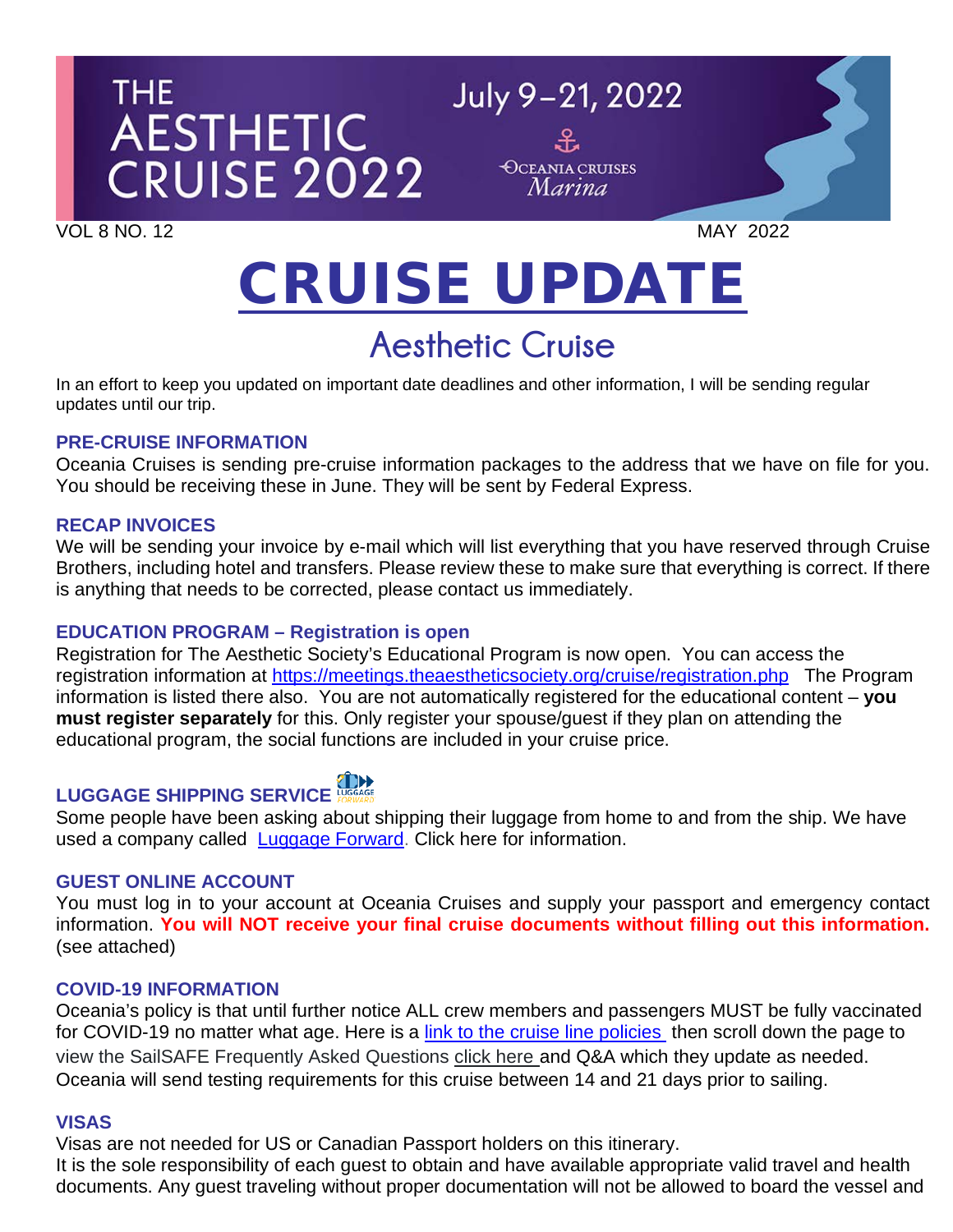no refund of cruise fare or any other travel components purchased from Oceania Cruises will be issued. **URGENT!** Please make sure that your passports are valid at least 6 months beyond your scheduled return date. Expiration date, no sooner than late January, 2023.

Due to airline security measures, your passport name must match your airline ticket name or you may be denied boarding. Cruise Brothers and Oceania Cruises accept no responsibility for obtaining required visas or for advising guests of visa or other immigration requirements beyond the guidelines indicated

|            |             | <b>Cruise Itinerary</b>       |               |                  |
|------------|-------------|-------------------------------|---------------|------------------|
| <b>DAY</b> | <b>DATE</b> | <b>PORT</b>                   | <b>ARRIVE</b> | <b>DEPART</b>    |
| Saturday   | 7/9/2022    | Portsmouth, United Kingdom    |               | 6:00PM           |
| Sunday     | 7/10/2022   | At Sea                        |               |                  |
| Monday     | 7/11/2022   | Skagen, Denmark               | 8:00AM        | 5:00PM           |
| Tuesday    | 7/12/2022   | Kiel, Germany                 | 7:00AM        | 5:00PM           |
| Wednesday  | 7/13/2022   | Karlskrona, Sweden            | 7:00AM        | 2:00PM           |
| Thursday   | 7/14/2022   | Stockholm, Sweden             | 8:00AM        | Overnight        |
| Friday     | 7/15/2022   | Stockholm, Sweden             | Overnight     | 4:00PM           |
| Saturday   | 7/16/2022   | Helsinki, Finland             | 10:00AM       | 8:00PM           |
| Sunday     | 7/17/2022   | Tallinn, Estonia              | 7:00AM        | 4:00PM           |
| Monday     | 7/18/2022   | Riga, Latvia                  | 11:00AM       | 8:00PM           |
| Tuesday    | 7/19/2022   | At Sea                        |               |                  |
| Wednesday  |             | 7/20/2022 Copenhagen, Denmark | 8:00AM        | Overnight        |
| Thursday   | 7/21/2022   | Copenhagen, Denmark           | Overnight     | <b>Disembark</b> |

#### **EXCURSIONS – Available to reserve now**

Oceania excursions are now updated with the new port days. (see attached)

If you've not already reserved your shore excursions, visit [OceaniaCruises.com/MyAccount](https://www.oceaniacruises.com/login/) to log in and make your selections. Oceania is offering a package for unlimited excursions for \$1,169 per person and will now allow you to use the \$600 per stateroom or suite shipboard credit for advance purchases. The option should appear on the payment screen in your shopping cart.

If you need help choosing excursions you may contact Oceania directly at Assistance Line 833-553-0082 Monday – Friday 8:30 am – 6:00 pm ET

If you want to book any excursions while staying in London, you can [click here.](https://www.viator.com/London/d737-ttd?pid=P00006171&uid=U00068092&mcid=58086)

#### **FLIGHTS – What to look for:**

We plan on starting to board the ship on July  $9<sup>th</sup>$  around 12 Noon. Due to the previous cruise disembarking in the morning, the staterooms and suites will **NOT** be ready when we board. Further information to follow.

We suggest arriving one or two days early and enjoying London. The Gatwick or Heathrow Airports are about 1 hour from the city of London. The ship will board in Portsmouth which is about 1 ½ hours from London.

The returning airport in Copenhagen is Kastrup Airport (CPH). This is located about 40 minutes from the cruise port in Copenhagen.

#### **Cancellation and Penalty Policy Cruise Line**

- At this time there are no refunds
- Travel Agency Cancellation Policy Cruise Brothers' cancellation fee is \$100 per cabin which can be applied to a future cruise if booked within 12 months of the cancellation.